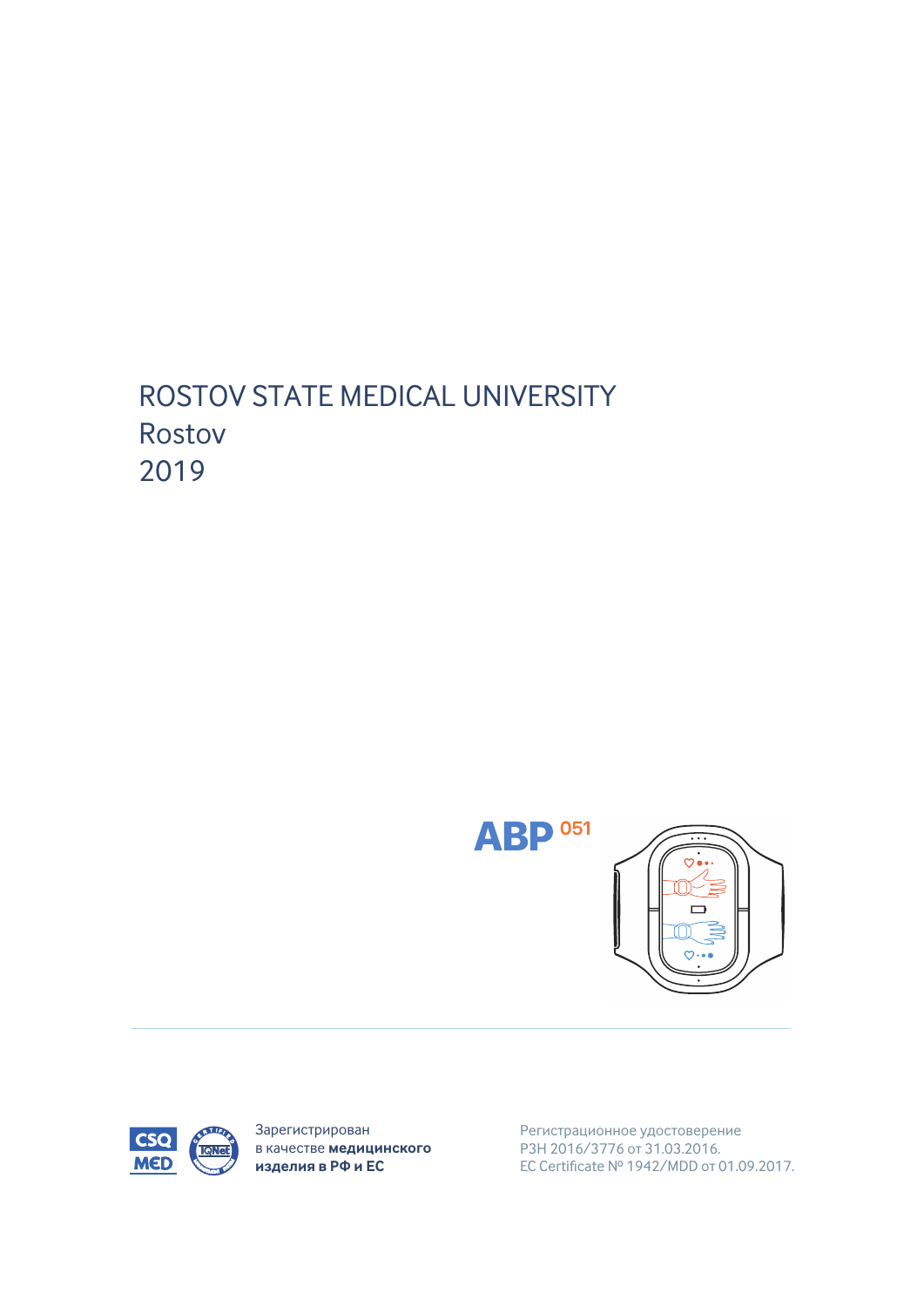**Name of the study device: "Trascutaneous electrostimulator for blood pressure correction "АВР-051" per TU-9444-005-12342964-2015"** (hereinafter referred to as Electrostimulator "АВР-051"). Model: АВР-051.

Marketing Authorization issued by the Federal Service for Surveillance in Healthcare, № RZN 2016/3776 dated 31 March, 2016.

EU Certificate for Conformity under Directive 93/42/ЕЕС dated 01.09.2017.

 Producer: Limited Liability Company "Inferum", 620026, Russia, Sverdlovsk Region, Yekaterinburg, Belinsky Str., 86-487

 Manufacturing site: 623417, Russia, Sverdlovsk Region, v. Kamensk-Uralsky, Mechanizatorov Str., 74.

Division of the medical organization carrying out the medical study of the medical device:

Federal State Budgetary Educational Institution of Higher Education "Rostov State Medical University" of the Ministry of Health of the Russian Federation, chair of internal diseases 1, Russia, 344015, Rostov-on-Don, Blagodatnaya Str., 170.

The study was carried out in outpatient settings on the base of State Budgetary Institution "Rostov Regional Clinical Hospital" in accordance with the agreed and approved study protocol.

Principal Investigator: Candidate of Medical Sciences, Associate Professor M.Z. Gasanov.

Study period: 20.02 - 10.09.2019.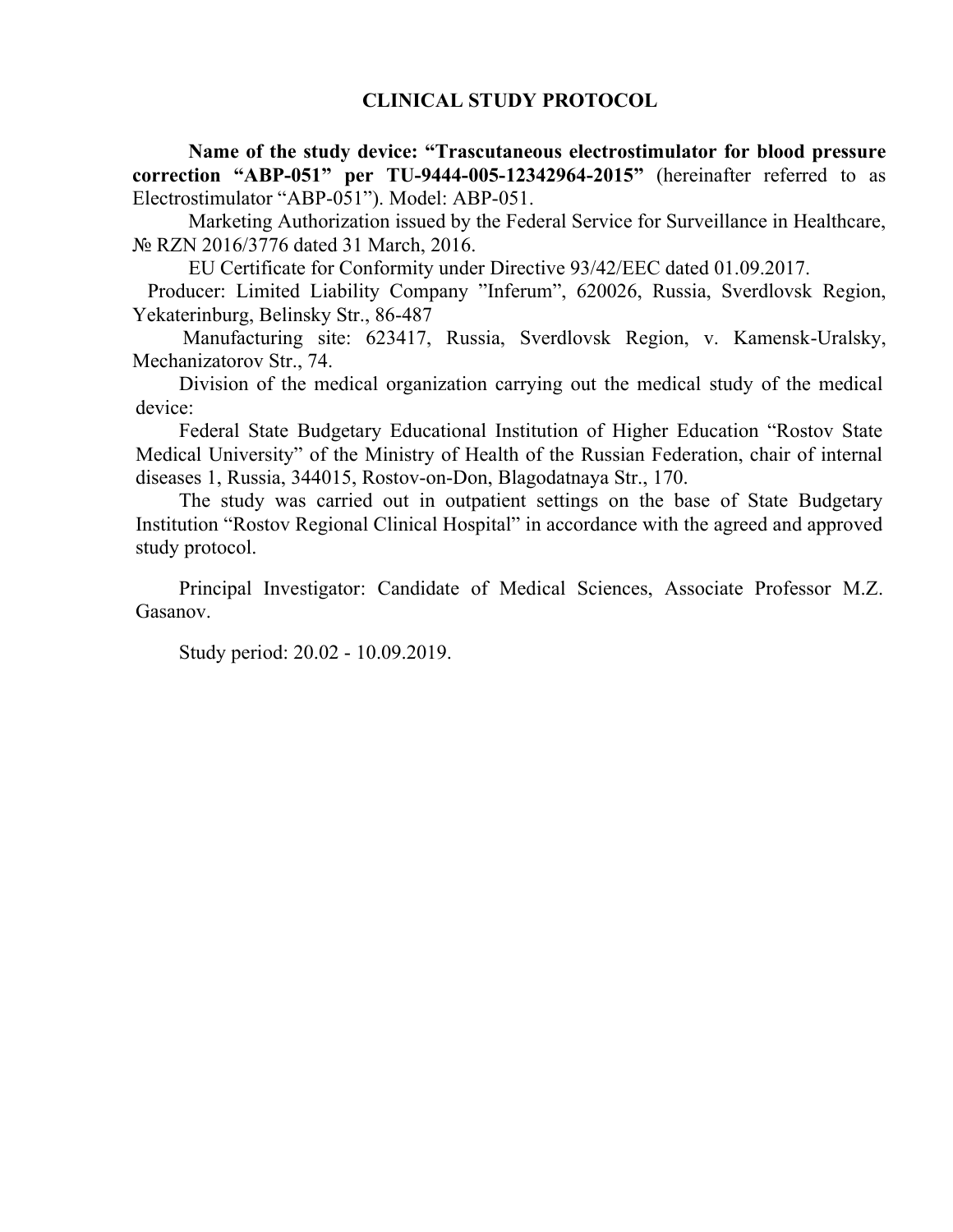## **Relevance of the problem**

The problem of increased blood pressure (BP) is of much concern for global medical society. It is related with the fact that arterial hypertension is the leading cause of death and disability in 70% of cases if cardiovascular complications develop.

Low BP is also considered as a negative cardiovascular factor increasing the risk of hypotonic encephalopathy, atherosclerosis, coronary artery disease and other cardiovascular diseases influencing quality of life and working capacity of humans, often in young age.

Arterial hypotension (AHT) is understood as the decrease of blood pressure for over 20% from baseline/common values, or in absolute figures – below 90 mm Hg of systolic blood pressure (SBP) and 60 mm Hg of diastolic blood pressure (DBP). BP is considered low on level  $\leq 100/60$  mm Hg in men and  $\leq 95/60$  mm Hg in women. AHT can be considered as physiological in healthy persons, sportsmen and inhabitants of high lands.

AHT is considered pathological in those cases when it is accompanied with clinical symptoms and decrease of quality of life and professional activity. In accordance with ICD-10, the following is specified: idiopathic (195.0), orthostatic (195.1), drug-induced (195.2) and other types of hypotension (195.8). Blood pressure decrease can be acute and chronic.

Among all chronic forms, there is idiopathic AHT (IAHT) which incidence in the population is about 12-15%. However, due to non-specificity of complaints, absence of precise diagnostic criteria, as well low referral of patients for medical care even in clinically manifested BP lowering, actual AHT incidence is presented above.

Most patients – young women that complain often on headaches, dizziness, faintness, weakness, tearfulness, liability for depression, memory problems, weather sensitivity in low blood pressure, and their first symptoms can manifest already in pediatric age. About 70% of women aged 18-35 years complain on rapid fatigue in physical exercise - 38%), cold hypersensitivity (cold wet palms, feet) - 42%, calf and foot edemas to the evening - 13%) related to impaired peripheral blood circulation. All mentioned symptoms in 80% of cases often manifest somatoform dysfunction of the vegetative nervous system (ICD - F 45.3) known as neurocirculatory dystonia or vegetovascular dystonia requiring timely non-drug and drug correction.

To confirm the diagnosis of idiopathic arterial hypotension, causes of low BP should be ruled out which dictates the necessity of consultations by physicians of various specialties depending on a clinical picture and complaints. Complex laboratory-instrumental examination including cardiovascular, endocrine and nervous system tests, should be performed (triple BP measurements with interval of 3-5 min, ABMP, ECG (at rest/with load tests), EchoCG, EEG, determination of glucose level in blood, electrolytes, etc.

Patient's IAHT requires selection of pathogenetic and symptomatic therapy. Non-drug approaches include modification of life style (optimization of sleep/wake regime, balanced nutrition, refusal from social habits), psychotherapy, high intake of common salt and sufficient amount of fluid, massage of cervical collar zone, acupuncture, physiotherapy (general body conditioning, balneotherapy, hydromassage, neck electrophoresis), physical exercises, wearing of compression stockings as indicated, etc.

If the abovementioned measures are insufficient, drug treatment is initiated: herbal drugs (magnolia vine, aralia, ginseng, eleutherococcus), midodrine-based drugs, cerebroprotective drugs, nootropic agents, antioxidants, vitamin complexes, antidepressants, ets.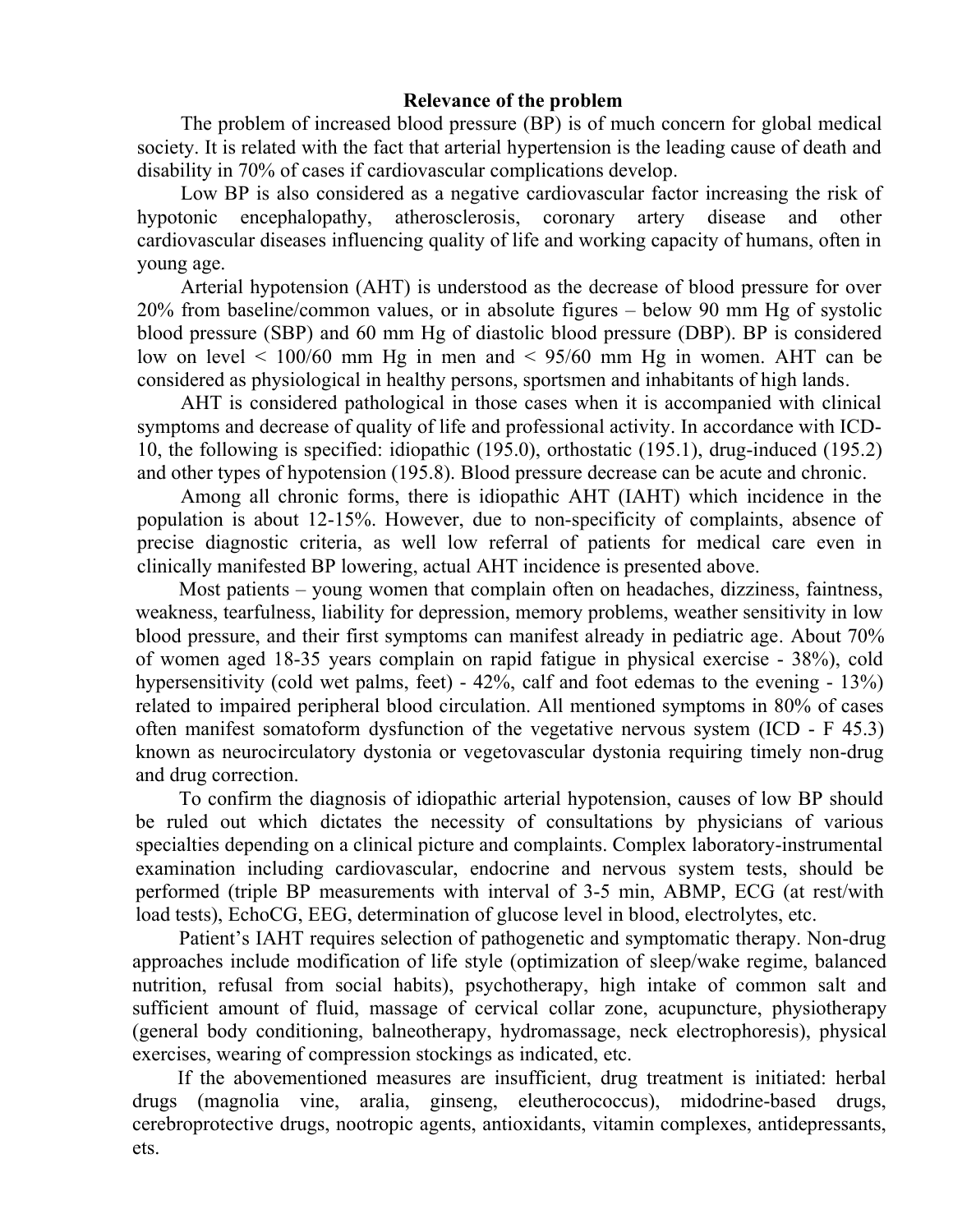Meanwhile, high AHT incidence, absence of diagnostic algorithms and clinical recommendation of management of patients of the discussed group dictate the necessity of search of new additional methods for correction of low blood pressure.

In period February to September 2019, we investigated a new physiothеrapeutic device fоr transcutaneous electroneurostimulation "АВР-051".

| Study design<br>"Correction of low blood pressure in young women using device "ABP-051"" |             |  |
|------------------------------------------------------------------------------------------|-------------|--|
| 30 patients with low blood pressure                                                      | <b>ABMP</b> |  |
| Device ABP-051                                                                           |             |  |
| 25                                                                                       | 5 sham      |  |
|                                                                                          | control     |  |
| The device administration twice a day, BP measurement prior and after the procedure, in  | 14 days     |  |
| 20 minutes                                                                               |             |  |
| BP measurement twice a day                                                               | 14 days     |  |
| ABMP control                                                                             |             |  |

Figure 1. Study design.

30 young women with AHT and symptoms of low BP inducing discomfort were enrolled to the study with sham control (fig. 1).

## **Statistical data processing:**

Statistical data analysis was made using applied software package "Statistica 10,0" ("StatSoft", USA). The methods of descriptive statistics were applied, statistical significance of differences in two mean values was determined using the Student's test in normal distribution of the sample, if differed from normal – Mann-Whitney test. The relationship between quantitative variables in normal distribution was assessed with Peason coefficient, abnormal – Spearman coefficient. Differences were considered statistically significant at  $p<0.5$ .

**Study aim:** to assess effect of electrostimulation course with device АВР-051 on BP circadian profile values in young women with arterial hypotension and typical symptoms.

**Study object:** 30 women were enrolled to the study: 25 of them comprised the first treatment group (mean age was  $22.5 \pm 1.5$  years), 5 of them comprised the second group – control with sham device (mean age was  $22.4 \pm 3.7$  years). Mean age of all responders was  $22.5 \pm 0.4$  years.

**Obtained results:** mean duration of clinical history of arterial hypotension was 9.8 $\pm$ 0.8 years, family history of arterial hypotension was complicated in 50 $\pm$ 0.1%.

The proportion of patients responding on course electrostimulation with device ABP-051 with BP increase in the treatment group was  $60\pm0.5\%$ , in the control group -  $20\pm0.5\%$ (2 out of 5 patients).

The proportion of patients responding on course electrostimulation with device ABP-051 with less frequent symptoms of BP lowering in the treatment group was  $72\pm0.5\%$ , in the control group  $-40\pm0.5\%$  (2 out of 5 patients).

On average, frequency of BP lowering symptoms among all responders causing discomfort was 3.7±2.6 times a week. In the **treatment group,** prior course electrostimulation, they occurred significantly more often,  $3.8\pm2.7$  versus  $2.5\pm1.7$  times a week after course electrostimulation, and in the control group, the discussed parameters did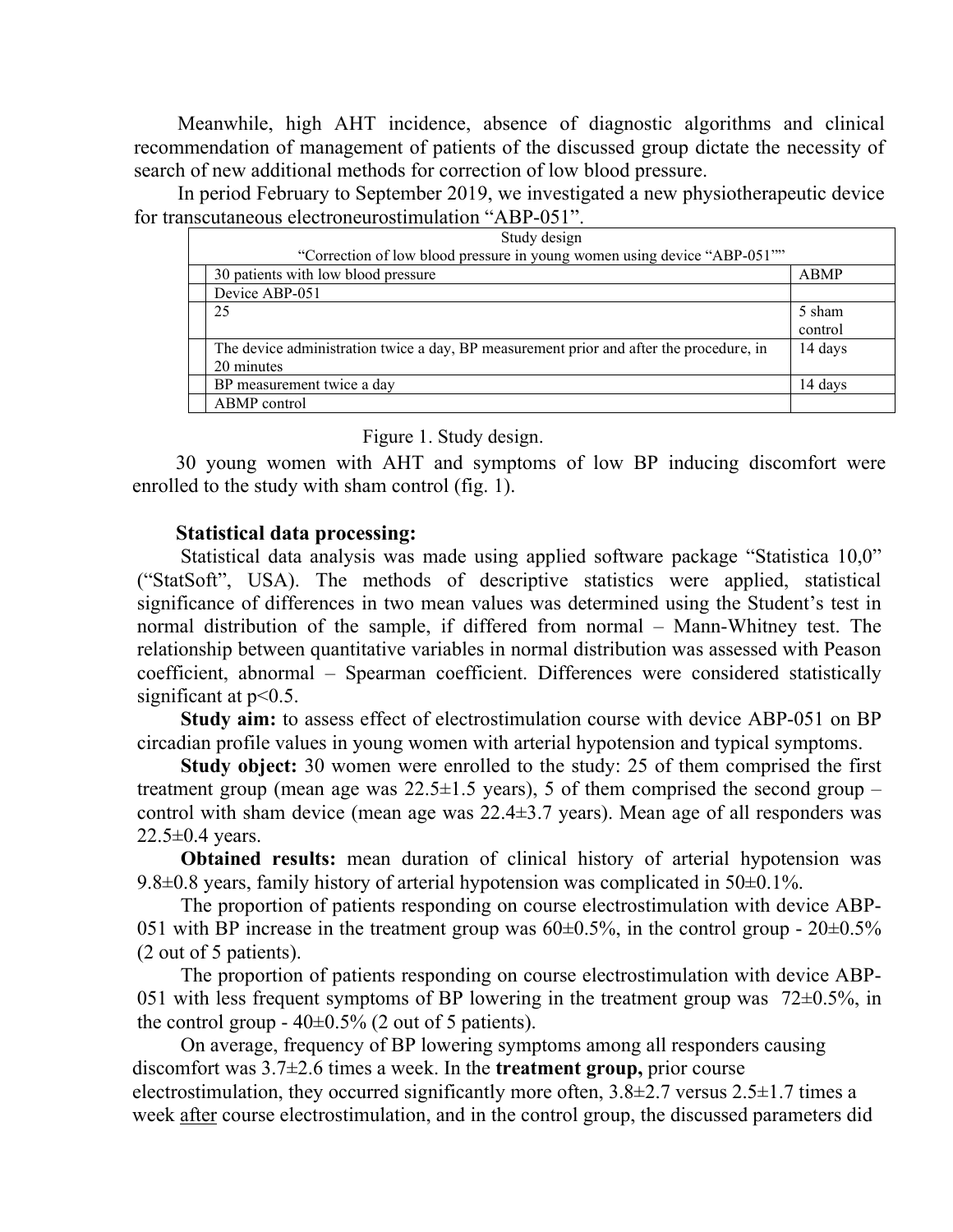not significantly differ and were  $2.4\pm2.1$ , and  $2.8\pm2.5$  times a week, respectively.

To manage symptoms of low BP, the responders used strong tea most often –  $33.3\pm0.5\%$ , coffee -  $60\pm0.5\%$  and other methods -  $10\pm0.3\%$ ,  $16.7\pm0.4\%$  of the study subjects failed to eliminate discomfort symptoms associated with low BP.

SBP and DBP in the treatment group after course device electrostimulation **in the morning** were significantly higher than those prior the device electrostimulation and were  $102.3\pm7.6/68.7\pm8.8$  mm Hg versus  $99.8\pm8.1/66.7\pm8.9$  mm Hg, respectively (p<0.01). However, statistically significant difference of the discussed values was not shown in the control group:  $103.2\pm8/66.6\pm9.7$  mm Hg versus  $102.2\pm8.6/66.6\pm9.4$  mm Hg (p<0.02).

SBP and DBP in the treatment group after course device electrostimulation **in the evening** were significantly higher than those prior electrostimulation and were 103.5±8.5/68.6±8.4 mm Hg versus 100.8±8.1/67.9±8.9 mm Hg, respectively (р<0,01). However, statistically significant difference of the discussed values was not also shown in the control group:  $104.9\pm9.2/67.4\pm9.2$  mm Hg versus  $104.4\pm8.2/66.7\pm8$  mm Hg (p<0.05).

The comparative SBP and DBP analysis prior the study and in 2 weeks after the study completion in the treatment and control group did not show any significant difference in values, despite high significance. BP tended to recover to baseline figures shown by the study subjects prior the study.

Despite the absence of a profound growth of BP figures in responders after course administration of device AВР-051, all of them had the statistically significant BP increase in the treatment group ( $p<0.01$ ). Frequency of AHT symptoms causing discomfort in 2 weeks after course electrostimulation with device АВР-051 was maintained on the level corresponding to the level after the study completion.

Due to the fact that treatment compliance in the study was indirectly assessed based on the results obtained in a small control group  $(n=5)$ , its true contribution to endpoints is unlikely to be determined. The detailed analysis of BP self-control diaries of the study subjects did not allow to rule out impact of low treatment compliance of responders likely related to the age of the study participants, low motivation, presence of medical knowledge and other factors which should be considered in further studies.

It should be noted that 40% of responders in the treatment group had a more profound effect of course device electrostimulation. Thus, *prior* the study, their mean SBP1 *in the morning* was 97.9±5.2 mm Hg, DBP1 was 66.8±5.6 mm Hg, and *after* the study, mean SBP2 was 102.3±5.2 mm Hg, DBP was 70.4±5.6. Mean SBP1 *in the evening* was 101.6±4.9 mm Hg, DBP1 was 69.1 ±6.6 mm Hg *prior* course device electrostimulation, and SBP2 was 104.4±4.9 mm Hg, DBP2 70.3±4.9 mm Hg *after* electrostimulation with device АВР-051.

## **Conclusion**

Young people with arterial hypotension  $-$  a specific group of patients with increased cardiovascular risk. Their early detection will allow to optimize diagnostics and treatment approaches and influence quality of life and prognosis.

The absence of precise recommendations on management of patients with chronic (idiopathic) AHT requires the search of additional methods of BP correction, especially in clinically manifested forms. In this context, course electrostimulation with device АВР-051 can be recommended for correction of low BP and symptoms of low BP in young women